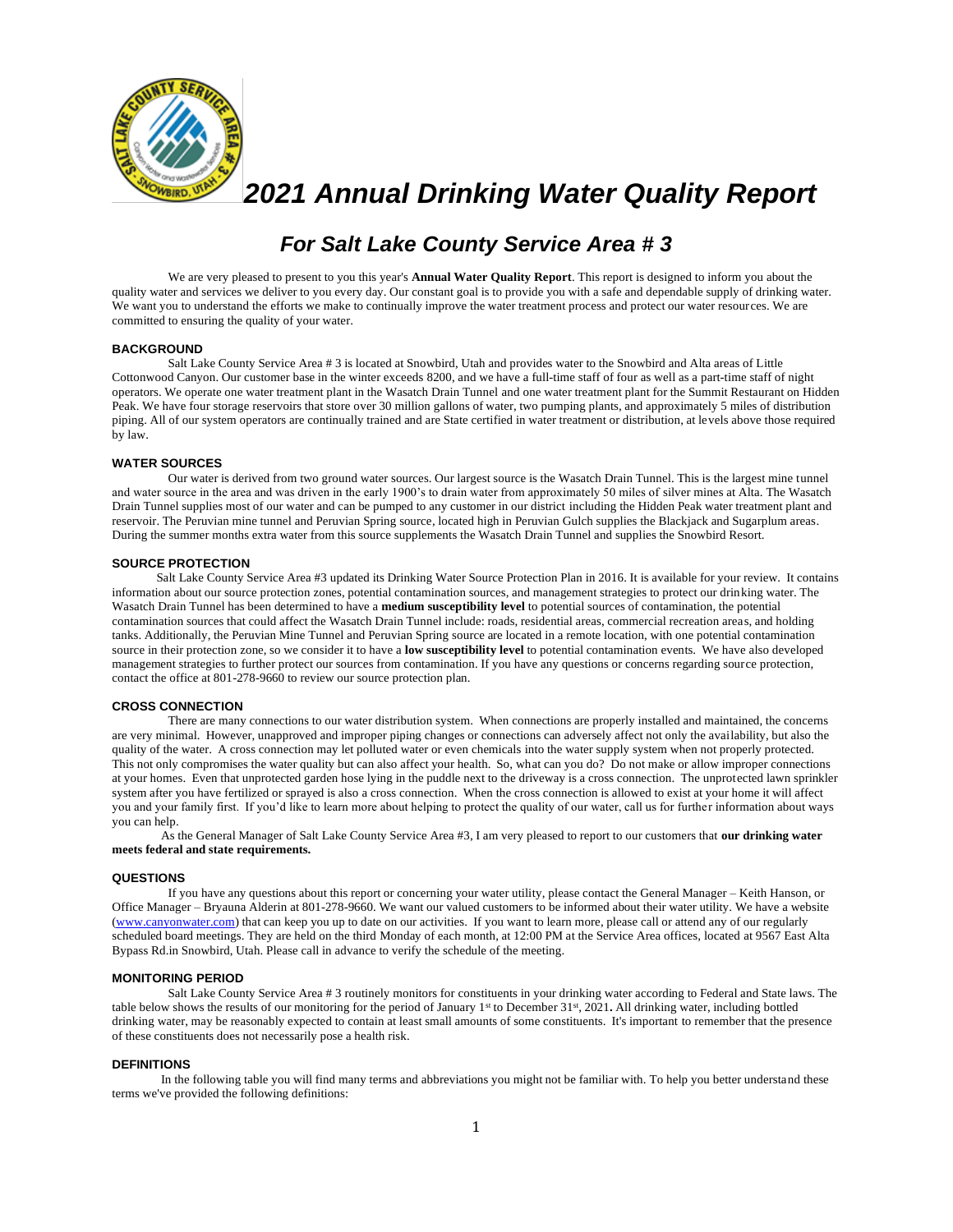*Non-Detects (ND)* - laboratory analysis indicates that the constituent is not present.

*ND/Low - High -* For water systems that have multiple sources of water, the Utah Division of Drinking Water has given water systems the option of listing the test results of the constituents in one table, instead of multiple tables. To accomplish this, the lowest and highest values detected in the multiple sources are recorded in the same space in the report table.

*Parts per million (ppm) or Milligrams per liter (mg/l)* - one part per million corresponds to one minute in two years or a single penny in \$10,000. *Parts per billion (ppb) or Micrograms per liter (ug/l)* - one part per billion corresponds to one minute in 2,000 years, or a single penny in \$10,000,000.

*Parts per trillion (ppt) or Nanograms per liter (nanograms/l)* - one part per trillion corresponds to one minute in 2,000,000 years, or a single penny in \$10,000,000,000.

*Parts per quadrillion (ppq) or Picograms per liter (picograms/l)* - one part per quadrillion corresponds to one minute in 2,000,000,000 years or one penny in \$10,000,000,000,000.

*Picocuries per liter (pCi/L)* - Picocuries per liter is a measure of the radioactivity in water.

*Millirems per year (mrem/yr)* - measure of radiation absorbed by the body.

*Million Fibers per Liter (MFL)* - million fibers per liter is a measure of the presence of asbestos fibers that are longer than 10 micrometers. *Nephelometric Turbidity Unit (NTU)* - nephelometric turbidity unit is a measure of the clarity of water. Turbidity in excess of 5 NTU is just noticeable to the average person.

Action Level (AL) - the concentration of a contaminant which, if exceeded, triggers treatment or other requirements which a water system must follow.

*Treatment Technique (TT)* - A treatment technique is a required process intended to reduce the level of a contaminant in drinking water. *Maximum Contaminant Level (MCL)* - The "Maximum Allowed" (MCL) is the highest level of a contaminant that is allowed in drinking water. MCLs are set as close to the MCLGs as feasible using the best available treatment technology.

*Maximum Contaminant Level Goal (MCLG)* - The "Goal" (MCLG) is the level of a contaminant in drinking water below which there is no known or expected risk to health. MCLGs allow for a margin of safety.

*Maximum Residual Disinfectant Level (MRDL)* - The highest level of a disinfectant allowed in drinking water. There is convincing evidence that addition of a disinfectant is necessary for control of microbial contaminants.

*Maximum Residual Disinfectant Level Goal (MRDLG)* - The level of a drinking water disinfectant below which there is no known or expected risk to health. MRDLGs do not reflect the benefits of the use of disinfectants to control microbial contaminants.

*Date*- Because of required sampling time frames i.e. yearly, 3 years, 4 years and 6 years, sampling dates may seem out-dated.

Waivers (W) - Because some chemicals are not used or stored in areas around drinking water sources, some water systems have been given waivers that exempt them from having to take certain chemical samples; these waivers are also tied to Drinking Water Source Protection Plans.

| <b>2021 TEST RESULTS</b>             |                  |                                      |                     |                |                                                                 |                 |                                                                                                                                              |  |
|--------------------------------------|------------------|--------------------------------------|---------------------|----------------|-----------------------------------------------------------------|-----------------|----------------------------------------------------------------------------------------------------------------------------------------------|--|
| Contaminant                          | Violation<br>Y/N | Level<br>Detected<br>ND/Low-<br>High | Unit<br>Measurement | <b>MCLG</b>    | <b>MCL</b>                                                      | Date<br>Sampled | Likely Source of Contamination                                                                                                               |  |
| <b>Microbiological Contaminants</b>  |                  |                                      |                     |                |                                                                 |                 |                                                                                                                                              |  |
| <b>Total Coliform</b><br>Bacteria    | N                | $\Omega$                             | N/A                 | $\theta$       | Presence of<br>coliform bacteria<br>in 5% of monthly<br>samples | 2021            | Naturally present in the<br>environment                                                                                                      |  |
| Turbidity for<br><b>Ground Water</b> | N                | $0.35 -$<br>1.84                     | <b>NTU</b>          | N/A            | 5                                                               | 2019            | Soil runoff                                                                                                                                  |  |
| <b>Radioactive Contaminants</b>      |                  |                                      |                     |                |                                                                 |                 |                                                                                                                                              |  |
| Alpha emitters                       | N                | $-0.3 - 0.3$                         | pCi/1               | $\mathbf{0}$   | 15                                                              | 2017            | Erosion of natural deposits                                                                                                                  |  |
| Beta/Photon emitters                 | ${\bf N}$        | $5.8 - 5.8$                          | pCi/1               | $\mathbf{0}$   | 15                                                              | 2011            | Erosion of natural deposits                                                                                                                  |  |
| Radium 228                           | $\mathbf N$      | $0.19 - 0.19$                        | pCi/1               | $\Omega$       | 5                                                               | 2017            | Erosion of natural deposits                                                                                                                  |  |
| Radon                                | N                | $0 - 300$                            | pCi/l               | None           | None                                                            | 1992            | Erosion of natural deposits                                                                                                                  |  |
| <b>Inorganic Contaminants</b>        |                  |                                      |                     |                |                                                                 |                 |                                                                                                                                              |  |
| Antimony                             | N                | $1.6***$<br>$1.3 - 10.2$             | ppb                 | 6              | 6                                                               | 2021            | Discharge from petroleum refineries;<br>fire retardants; ceramics; electronics;<br>solder                                                    |  |
| Arsenic                              | $\mathbf N$      | $1.4 - 2.1$                          | ppb                 | $\mathbf{0}$   | 10                                                              | 2019            | Erosion of natural deposits; runoff<br>from orchards; runoff from glass and<br>electronics production wastes                                 |  |
| Barium                               | N                | $0.024 -$<br>0.028                   | ppm                 | $\overline{2}$ | $\overline{2}$                                                  | 2019            | Discharge of drilling wastes;<br>discharge from metal refineries;<br>erosion of natural deposits                                             |  |
| Cadmium                              | $\mathbf N$      | $0.3 - 3.5$                          | ppb                 | 5              | 5                                                               | 2019            | Corrosion of galvanized pipes;<br>erosion of natural deposits; discharge<br>from metal refineries: runoff from<br>waste batteries and paints |  |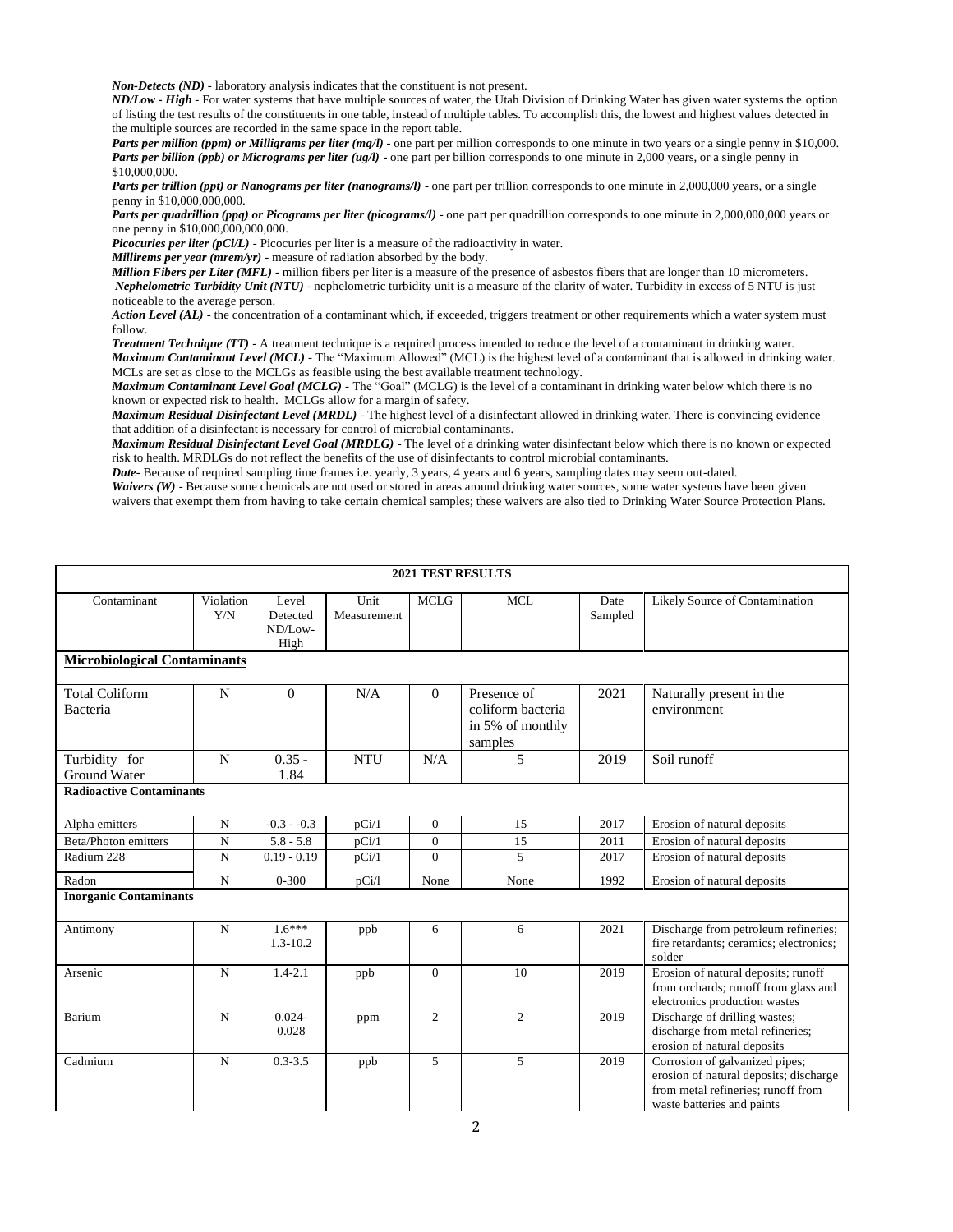| Nickel                                                                | N           | $0 - 5.9$            | ppb | 100      | 100             | 2019 | Runoff from fertilizer use; leaching<br>from septic tanks, sewage; erosion of<br>natural deposits                                                               |
|-----------------------------------------------------------------------|-------------|----------------------|-----|----------|-----------------|------|-----------------------------------------------------------------------------------------------------------------------------------------------------------------|
| Copper<br>90% results<br>a.<br># of sites that<br>b.<br>exceed the AL | N           | a. 0.093<br>b. 0     | ppm | 1.3      | $AL=1.3$        | 2019 | Corrosion of household plumbing<br>systems; erosion of natural deposits                                                                                         |
| Fluoride                                                              | N           | <b>ND</b>            | ppb | 4000     | 4000            | 2016 | Erosion of natural deposits; water<br>additive which promotes strong teeth;<br>discharge from fertilizer and<br>aluminum factories                              |
| Lead<br>90% results<br>a.<br># of sites that<br>b.<br>exceed the AL   | $\mathbf N$ | a. 2.8<br>b. 0       | ppb | $\Omega$ | $AL=15$         | 2019 | Corrosion of household plumbing<br>systems, erosion of natural deposits                                                                                         |
| Nitrate (as Nitrogen)                                                 | N           | $0.148 -$<br>0.165   | ppm | 10       | 10              | 2021 | Runoff from fertilizer use; leaching<br>from septic tanks, sewage; erosion of<br>natural deposits                                                               |
| Selenium                                                              | N           | $0 - 0.7$            | ppb | 50       | 50              | 2019 | Discharge from petroleum and metal<br>refineries; erosion of natural<br>deposits; discharge from mines                                                          |
| Sodium                                                                | $\mathbf N$ | $2.191 -$<br>4.183   | ppm | 500      | None set by EPA | 2019 | Erosion of natural deposits; discharge<br>from refineries and factories; runoff<br>from landfills.                                                              |
| Sulfate                                                               | N           | $22.061 -$<br>48.384 | ppm | 1000     | 1000            | 2019 | Erosion of natural deposits; discharge<br>from refineries and factories; runoff<br>from landfills, runoff from cropland                                         |
| TDS (Total Dissolved<br>solids)                                       | $\mathbf N$ | $124 - 180$          | ppm | 2000     | 2000            | 2019 | Erosion of natural deposits                                                                                                                                     |
|                                                                       |             |                      |     |          |                 |      | *If the sulfate level of a public water system is greater than 500 ppm, the supplier must satisfactorily demonstrate that: a) no better water is available, and |

b) the water shall not be available for human consumption from commercial establishments. In no case shall water having a level above 1000 ppm be used. \*\*If TDS is greater than 1000 ppm the supplier shall deomonstrate to the Utah Drinking Water Board that no better water is available. The Board shall not allow the use of an inferior source of water if a better source is available.

**\*\*\* This contaminant is monitored more than once per year and the result is reported as an average for 2021 Disinfection By-products**

| Disimediton Dy-products |   |              |     |  |    |      |                                |
|-------------------------|---|--------------|-----|--|----|------|--------------------------------|
| <b>TTHM</b>             | N | $3.8 - 10.8$ | ppb |  | 80 | 2021 | By-product of drinking water   |
| Total                   |   |              |     |  |    |      | disinfection                   |
| trihalomethanes]        |   |              |     |  |    |      |                                |
| Haloacetic Acids        | N | $0 - 3.4$    | ppb |  | 60 | 2020 | By-product of drinking water   |
|                         |   |              |     |  |    |      | disinfection                   |
| Chlorine                | N | 0.62         | ppm |  |    | 2021 | Water additive used to control |
|                         |   |              |     |  |    |      | microbes                       |

## **TEST SUMMARY**

As you can see by the above tables, our system had no violations and we are proud that your drinking water meets or exceeds all Federal and State requirements. We have learned through our monitoring and testing that some constituents have been detected. **The EPA has determined that your water IS SAFE at these levels.**

## **Total Coliform**

The Total Coliform Rule requires water systems to meet a stricter limit for coliform bacteria. Coliform bacteria are usually harmless, but their presence in water can be an indication of disease-causing bacteria. When coliform bacteria are found, special follow-up tests are done to determine if harmful bacteria are present in the water supply. If this limit is exceeded, the water supplier must notify the public by newspaper, television or radio. To comply with the stricter regulation, we have increased the average amount of chlorine in the distribution system.

#### **RADON**

We constantly monitor the water supply for various constituents. We have detected radon in the finished water supply of the Wasatch Drain Tunnel in 1 out of 1 samples tested. There is no federal regulation for radon levels in drinking water. Exposure to air transmitted radon over a long period of time may cause adverse health effects. Radon is a radioactive gas which is naturally occurring in some ground water. It poses a lung cancer risk when the gas is released from your water into the air (as occurs during showering, bathing, or washing dishes or clothes), and a stomach cancer risk when you drink water containing radon. Radon gas released from drinking water is a relatively small part of the total radon in air. Other sources are radon gas from soil which enters homes through foundations, and radon inhaled directly while smoking cigarettes. Experts are not sure exactly what the cancer risk is from a given level of radon in your drinking water. If you are concerned about radon in your home, tests are available to determine the total exposure level. For additional information on how to have your home tested contact the Department of Environmental Quality Environmental Hotline 800-458-0145.

## **GIARDIA and CRYPTOSPORIDIUM**

We are required to test our sources of drinking water, as well as our treated tap water, for the presence of Cryptosporidium. Cryptosporidium is a microbial parasite which is found in surface water throughout the United States. When ingested Cryptosporidium can cause gastrointestinal distress for otherwise healthy people and more serious illness or death for people with weak immune systems. We did not find any Cryptosporidium in our source (untreated) water or finished (treated) water. Therefore, we don't believe that you need to worry about these results. We have a modern and effective filtration plant, and as far as anyone knows, filtration is the single best protection against Cryptosporidium.